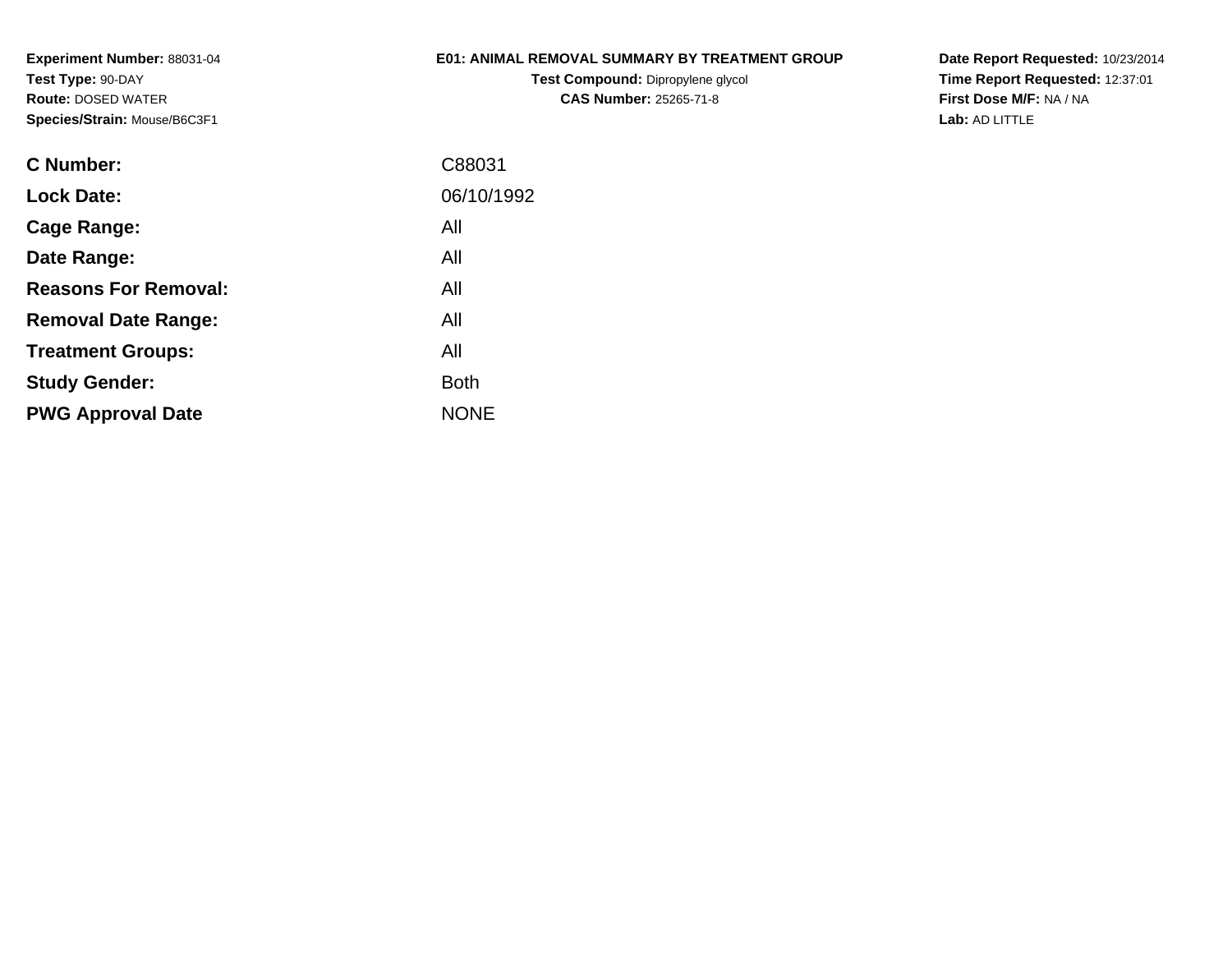#### **E01: ANIMAL REMOVAL SUMMARY BY TREATMENT GROUP**

**Test Compound:** Dipropylene glycol **CAS Number:** 25265-71-8

|                        | <b>MALE</b>                         |                         |                                     |
|------------------------|-------------------------------------|-------------------------|-------------------------------------|
| <b>TREATMENT</b>       | <b>Moribund</b><br><b>Sacrifice</b> | <b>Natural</b><br>Death | <b>Terminal</b><br><b>Sacrifice</b> |
| <b>VEHICLE CONTROL</b> | 0                                   | 0                       | 10                                  |
| 0.5%                   | 0                                   | 0                       | 10                                  |
| 1.0%                   | 0                                   | 0                       | 10                                  |
| 2.0%                   | 0                                   | 0                       | 10                                  |
| 4.0%                   |                                     | 0                       | 10                                  |
| 8.0%                   |                                     | 3                       |                                     |
| <b>TOTAL</b>           |                                     |                         | 57                                  |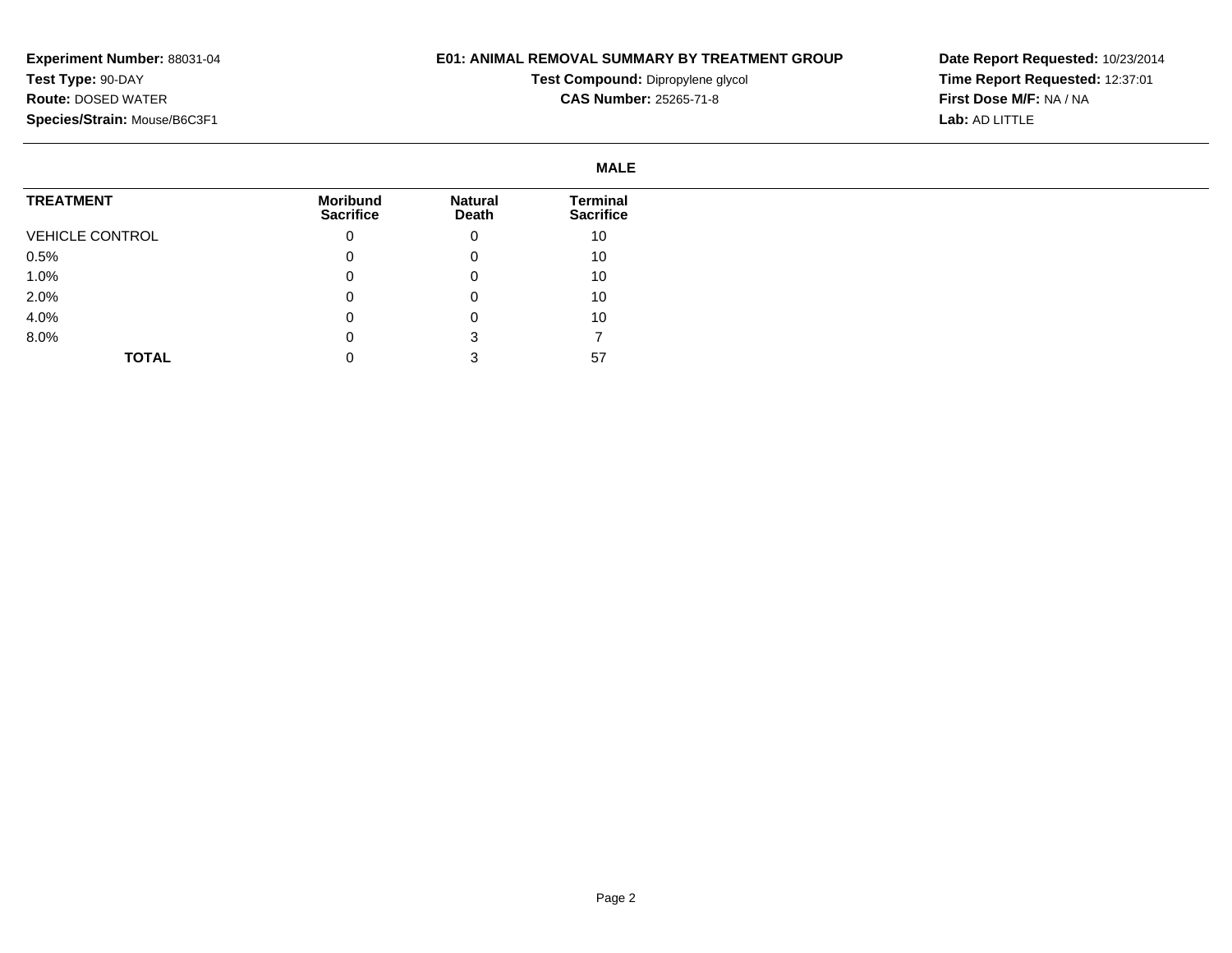# **E01: ANIMAL REMOVAL SUMMARY BY TREATMENT GROUP**

**Test Compound:** Dipropylene glycol **CAS Number:** 25265-71-8

\*\*\*END OF MALE DATA\*\*\*

**Date Report Requested:** 10/23/2014**Time Report Requested:** 12:37:01**First Dose M/F:** NA / NA**Lab:** AD LITTLE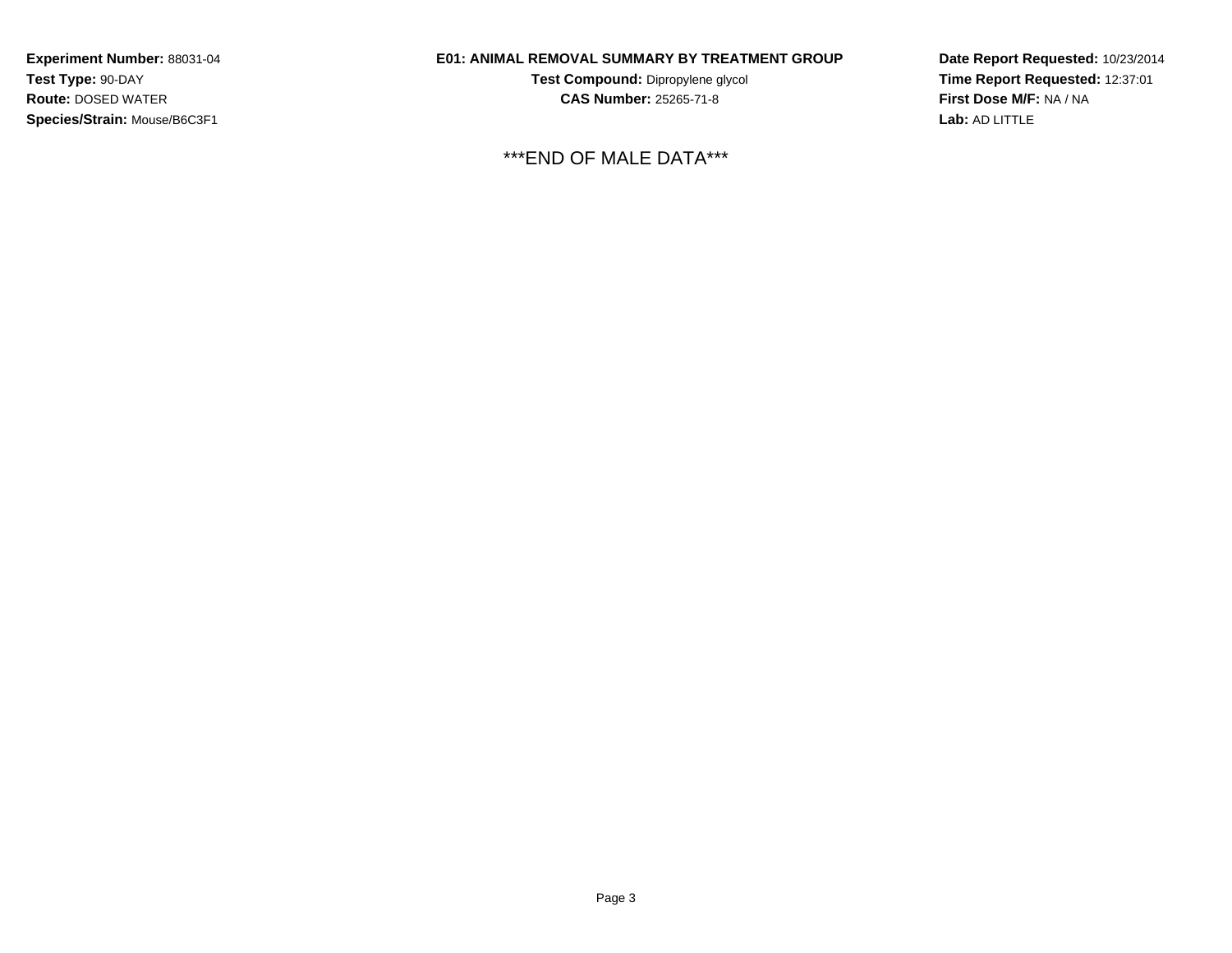# **E01: ANIMAL REMOVAL SUMMARY BY TREATMENT GROUP**

**Test Compound:** Dipropylene glycol **CAS Number:** 25265-71-8

**Date Report Requested:** 10/23/2014**Time Report Requested:** 12:37:01**First Dose M/F:** NA / NA**Lab:** AD LITTLE

#### **FEMALETREATMENT**VEHICLE CONTROL0.5% 1.0% 2.0% 4.0% 8.0%**TOTALMoribund Sacrifice**0 $\overline{0}$  $\overline{0}$  0 $\overline{0}$  1 1**Natural Death**0 0 0 1 0 0 1**Terminal Sacrifice**10 10 10 9 10 958